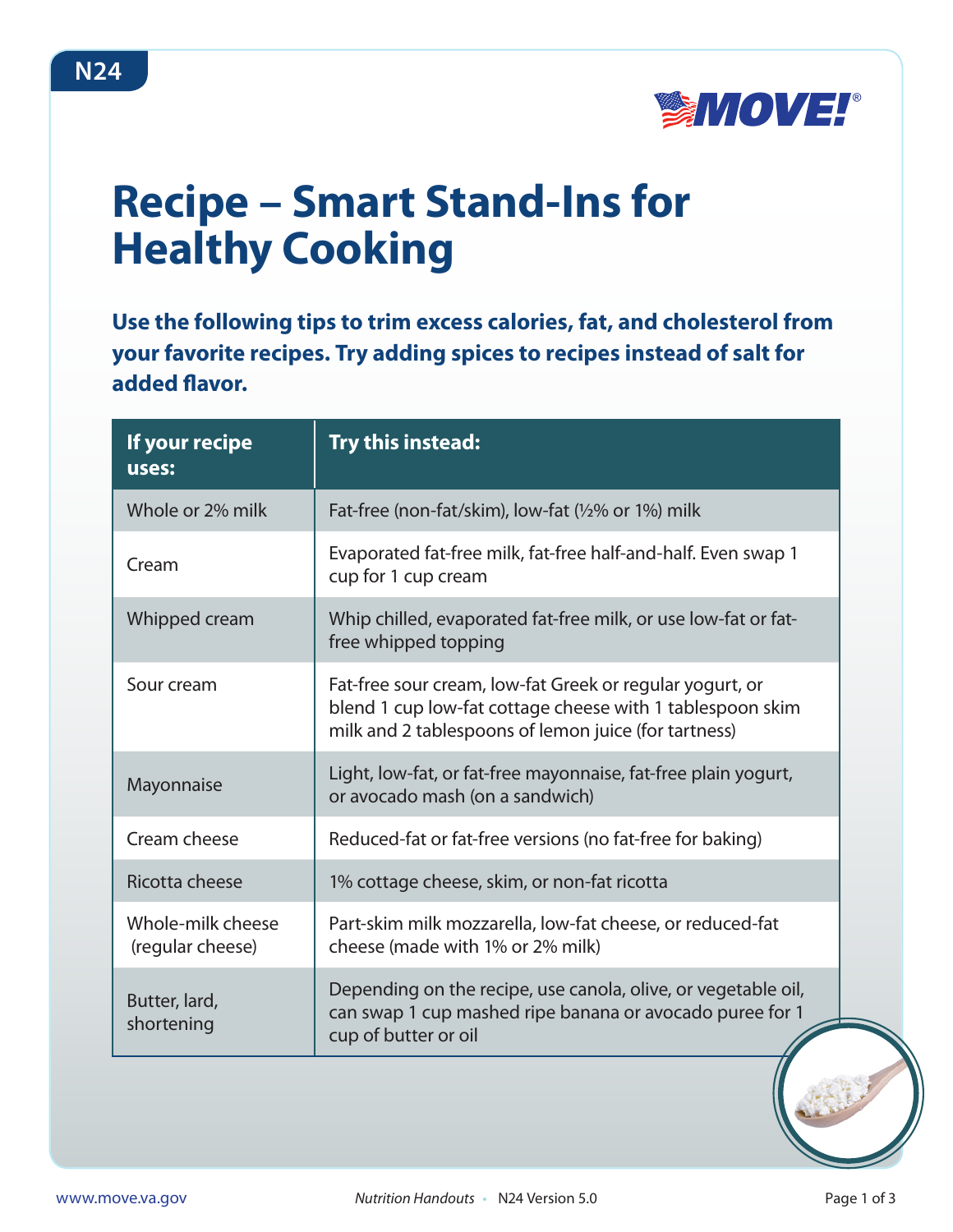| If your recipe<br><b>Uses:</b> | Try this instead:                                                                                                                                                                                                                                                                                                                                                                      |
|--------------------------------|----------------------------------------------------------------------------------------------------------------------------------------------------------------------------------------------------------------------------------------------------------------------------------------------------------------------------------------------------------------------------------------|
| Stick margarine                | Soft, tub, squeeze, or whipped margarine (not in baking),<br>reduced-fat and fat-free margarine (not baking or frying)                                                                                                                                                                                                                                                                 |
| Oil (in baking)                | Swap out half the fat with applesauce (a recipe using 1 cup<br>of oil would use $\frac{1}{2}$ cup oil and $\frac{1}{2}$ cup applesauce) or double<br>the amount of plain yogurt                                                                                                                                                                                                        |
| 1 ounce of baking<br>chocolate | 3 tablespoons of cocoa powder and (if fat is needed) add<br>1 tablespoon canola oil                                                                                                                                                                                                                                                                                                    |
| 1 egg yolk                     | 1 egg white                                                                                                                                                                                                                                                                                                                                                                            |
| 1 egg (as thickener)           | 1 tablespoon flour                                                                                                                                                                                                                                                                                                                                                                     |
| 1 whole egg                    | 2 egg whites, equivalent egg substitute, 1 egg white and<br>2 teaspoons of oil, or combined 1 tablespoon chia seeds<br>with 1 cup of water. Let sit for 15 minutes - yields a 1-to-<br>1 egg substitute for baking. 1 tablespoon flax seed (flax<br>meal) with 3 tablespoons of warm water - whisk with fork,<br>combine, let sit for 5-10 minutes – substitute for 1 egg in<br>baking |
| Nuts, coconut                  | Use fewer nuts and toast to enhance flavor: dried fruit, such<br>as raisins, cranberries, apricot, can be a substitution for nuts<br>or coconut, because of higher calories, small portions are<br>recommended                                                                                                                                                                         |
| Frosting                       | Meringue, low-fat or fat-free whipped topping, sifted<br>confectioner's sugar, sifted cocoa powder, or homemade<br>low-fat cream cheese icing made with low-fat cream cheese<br>and confectioner's sugar, fruit, jam, or marshmallow fluff                                                                                                                                             |